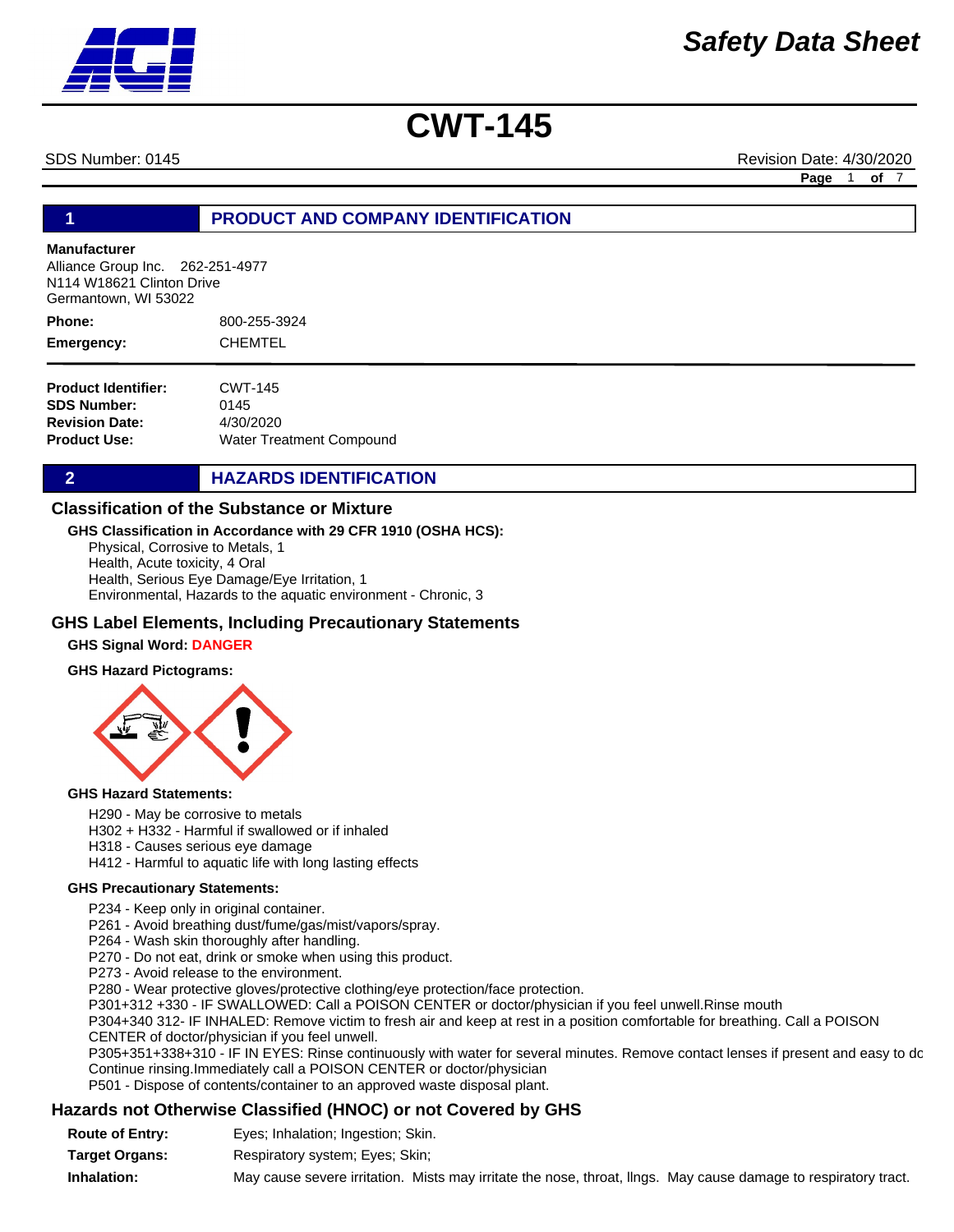

SDS Number: 0145 Revision Date: 4/30/2020 **Page** 2 **of** 7

| Skin Contact:       | May be corrosive to the skin.                                                     |
|---------------------|-----------------------------------------------------------------------------------|
| <b>Eve Contact:</b> | CORROSIVE. May cause severe irritation and burns. May cause permanent eye damage. |
| Ingestion:          | May be corrosive to gastrointestinal tract.                                       |

**HMIS III:** Health = 3(Chronic), Fire = 0, Physical Hazard = 0

| HMIS                   |   |   |
|------------------------|---|---|
| <b>HEALTH</b>          | レ | 3 |
| <b>FLAMMABILITY</b>    |   |   |
| <b>PHYSICAL HAZARD</b> |   |   |
| PERSONAL PROTECTION    |   |   |

### **3 COMPOSITION/INFORMATION OF INGREDIENTS**

\*Substance/Mixture: Mixture

| CAS#                                                                 | $\frac{9}{6}$                        | Chemical Ingredients:<br>Chemical Name:                                                                             |
|----------------------------------------------------------------------|--------------------------------------|---------------------------------------------------------------------------------------------------------------------|
| $2809 - 21 - 4$<br>$15217 - 42 - 2$<br>$68915 - 31 - 1$<br>7558-80-7 | $<3\%$<br>$<1\%$<br>$<3\%$<br>$<5\%$ | 1-Hydroxyethylidene-1, 1<br>Disphosphonic Acid<br>Benzotriazole<br>Sodium Hexametaphosphate<br>Monosodium Phosphate |

#### **4 FIRST AID MEASURES**

| Inhalation:          | If symptoms develop, move victim to fresh air. If not breathing, give oxygen or artificial respiration. Consult a physician.                                                                                                                       |
|----------------------|----------------------------------------------------------------------------------------------------------------------------------------------------------------------------------------------------------------------------------------------------|
| <b>Skin Contact:</b> | Promptly flush skin with water for 15 minutes. Remove contaminated clothing immediately. Consult a physician if skin<br>irriation develops.                                                                                                        |
| <b>Eve Contact:</b>  | Immediately flush eyes with large amounts of water for at least 15 minutes, lifting eyelids occasionally to facilitate<br>irrigation. Consult a physician or seek immediate medical attention. Continue rinsing eyes during transport to hospital. |
| Ingestion:           | If swallowed: If fully conscious, drink a quart of water and rinse mouth. Do NOT induce vomiting. If unconscious, take<br>to a hospital or physician. Consult a physician                                                                          |
|                      |                                                                                                                                                                                                                                                    |

#### **5 FIRE FIGHTING MEASURES**

| <b>Flammability:</b>       | Not flammable      |
|----------------------------|--------------------|
| <b>Flash Point:</b>        | Not applicable     |
| <b>Flash Point Method:</b> | No data available. |
| <b>Burning Rate:</b>       | No data available. |
| <b>Autoignition Temp:</b>  | No data available. |
| LEL:                       | No data available. |
| UEL:                       | No data available. |

Fire Fighting Methods

Evacuate area of unprotected personal. Wear protective clothing including NIOSH Approved self- contained breathing apparatus. Remain upwind of fire to avoid hazardous vapors and decomposition products. Use water spray to cool fire exposed containers and disperse vapors.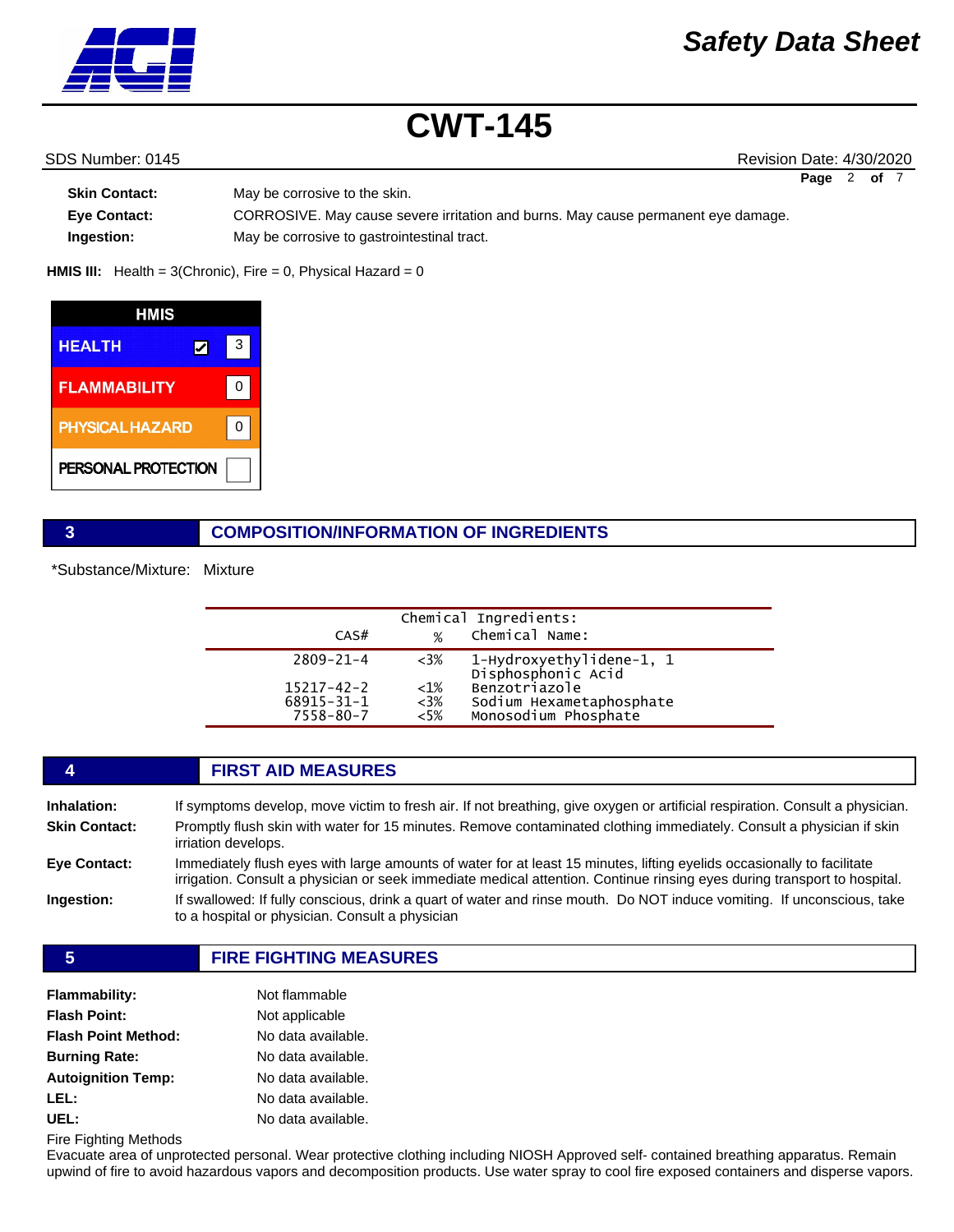

SDS Number: 0145 Revision Date: 4/30/2020 **Page** 3 **of** 7

**Unusual Fire or Explosion Hazards:** None known

#### *Extinguishing Media*

**Suitable:** Use water spray, alcohol foam, carbon dioxide, dry chemical for fire extinction.

**Unsuitable fire extinguisher:** None known

#### **6 ACCIDENTAL RELEASE MEASURES**

#### **Personal Precautions**

Evacuate personnel to safe areas. Use personal protective equipment. Avoid breathing vapors, mist or gas. Ensure adequate ventilation. Never exceed any occupational exposure limits.

#### **Environmental Precautions**

Prevent further leakage or spillage if safe to do so. Do not let products enter drains. Discharge into the environment must be avoided.

#### **Spill**

Contain spill; soak up with inert absorbent material. Keep in suitable, closed containers for hazmat disposal. Flush remaining area with water to remove trace residue.

| $\overline{7}$                                                                                                                                                                                                                          | <b>HANDLING AND STORAGE</b>                                                                                                                                                                                                                                                                                                               |  |  |
|-----------------------------------------------------------------------------------------------------------------------------------------------------------------------------------------------------------------------------------------|-------------------------------------------------------------------------------------------------------------------------------------------------------------------------------------------------------------------------------------------------------------------------------------------------------------------------------------------|--|--|
| <b>Handling Precautions:</b>                                                                                                                                                                                                            | Wash thoroughly after handling. Avoid contact with eyes, skin, or clothing. Use with adequate<br>ventilation. Avoid breathing vapors or mist. Do not eat or drink in work area.                                                                                                                                                           |  |  |
| <b>Storage Requirements:</b>                                                                                                                                                                                                            | CORROSIVE MATERIAL. Store in cool/dry area. Keep away from direct sunlight and heat sources.<br>Keep away from incompatible materials. Keep container tightly closed. Do not store in unlabeled or<br>mislabeled containers. Do not freeze.                                                                                               |  |  |
| 8                                                                                                                                                                                                                                       | <b>EXPOSURE CONTROLS/PERSONAL PROTECTION</b>                                                                                                                                                                                                                                                                                              |  |  |
| <b>Engineering Controls:</b>                                                                                                                                                                                                            | Provide local exhaust ventilation. Maintain adequate ventilation. Do not use in closed or confined spaces.                                                                                                                                                                                                                                |  |  |
| <b>Personal Protective</b><br>Equipment:                                                                                                                                                                                                | Hygiene Measures: Handle in accordance with good industrial hygiene and safety practice. Wash hands<br>before breaks and at the end of workday.                                                                                                                                                                                           |  |  |
|                                                                                                                                                                                                                                         | Respiratory: Where risk assessment shows air-purifying respirators are appropriate use a full-face<br>respirator with multi-purpose combination (US) or type ABEK (EN 14387) respirator cartridges as a<br>backup to engineering controls. If the respirator is the sole means of protection, use a full-face supplied<br>air respirator. |  |  |
| Eyes and Face: Wear chemical safety goggles while handling this product. Wear additional eye<br>protection such as a face shield when the possibility exists for eye contact with splashing or spraying<br>liquid or airborne material. |                                                                                                                                                                                                                                                                                                                                           |  |  |
|                                                                                                                                                                                                                                         | Skin: Prevent contact with this product. Wear gloves and protective clothing depending on conditions of<br>use. Protective gloves: gauntlet-type, neoprene, nitrile.                                                                                                                                                                      |  |  |
| <b>Component</b>                                                                                                                                                                                                                        | <b>OSHA PEL</b><br><b>ACGIH TWA/TLV</b>                                                                                                                                                                                                                                                                                                   |  |  |
| <b>Monosodium Phosphate</b>                                                                                                                                                                                                             | No data available.<br>No data available.                                                                                                                                                                                                                                                                                                  |  |  |
| Sodium Hexametaphosphate                                                                                                                                                                                                                | No data available.<br>No data available.                                                                                                                                                                                                                                                                                                  |  |  |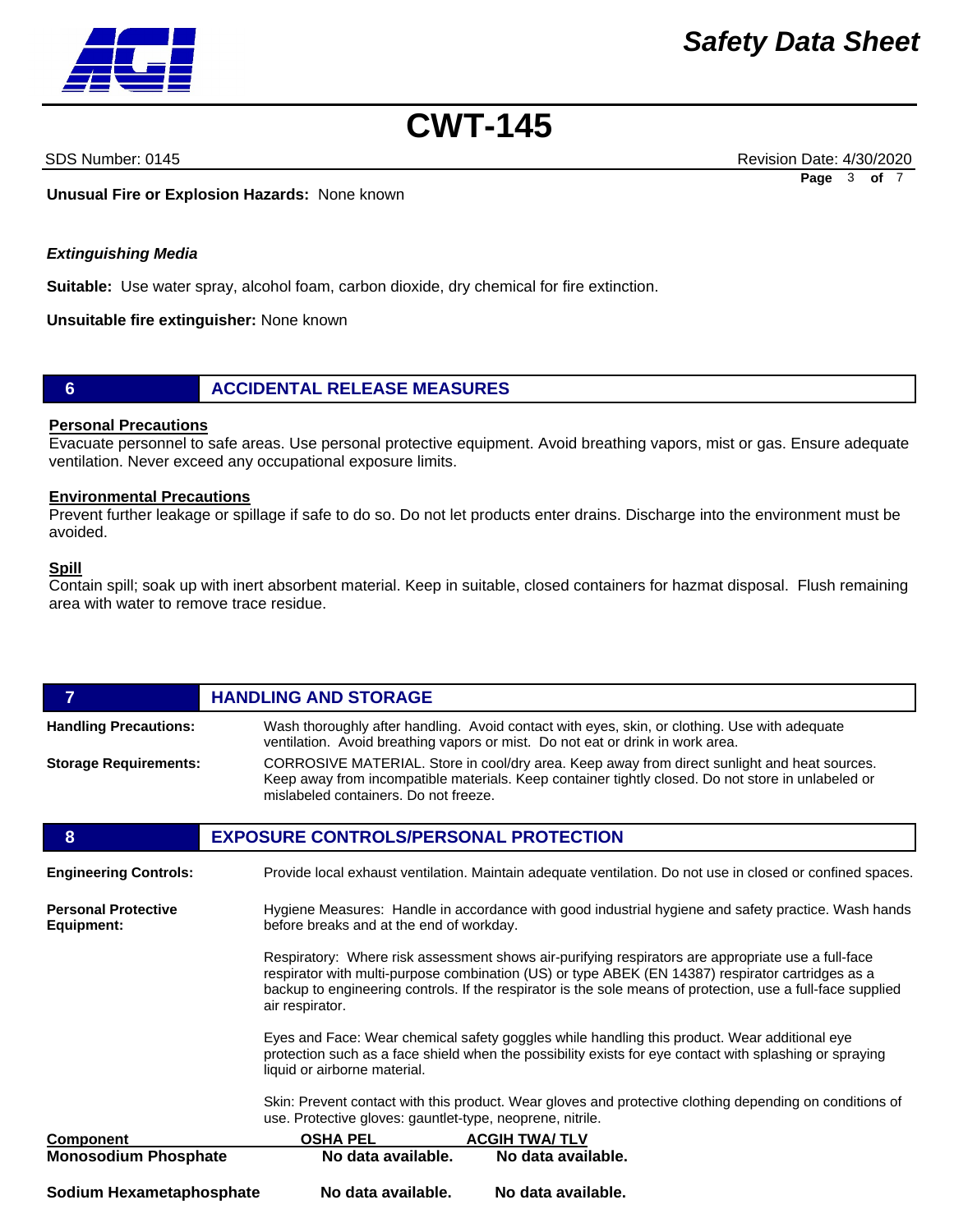SDS Number: 0145 Revision Date: 4/30/2020 **Page** 4 **of** 7

*Safety Data Sheet*

**1-Hydroxyethylidene-1,1 Disphosphonic Acid No data available. No data available. Benzotriazole No data available. No data available. 9 PHYSICAL AND CHEMICAL PROPERTIES Appearance:** Clear, light yellow liquid No data available. **Molecular Formula:** No data available. No data available. 1.0550 No data available. No data available. **Solubility: Softening Point: Percent Volatile: Heat Value:** Dispersible No data available. No data available. No data available. **Odor Threshold: Particle Size: Spec Grav./Density: Viscosity: Saturated Vapor Concentration: Physical State:** Liquid **Odor:** Mild odor.

2.8 No data available. No data available. No data available. **UFL/LFL: Molecular weight: Decomp Temp:**

No data available. No data available. No data available. No data available. **Freezing/Melting Pt.: Flash Point: Octanol: Vapor Density: VOC: Bulk Density: Auto-Ignition Temp:** 32°F No data available. No data available. No data available. No data available. No data available. No data available.

No data available.

### **10 STABILITY AND REACTIVITY**

| <b>Reactivity:</b>               | No data available.                                                                                                                                                                               |
|----------------------------------|--------------------------------------------------------------------------------------------------------------------------------------------------------------------------------------------------|
| <b>Chemical Stability:</b>       | Product is stable under normal conditions.                                                                                                                                                       |
| <b>Conditions to Avoid:</b>      | Avoid extreme temperatures. Avoid freezing.                                                                                                                                                      |
| <b>Materials to Avoid:</b>       | Metals. Strong Oxidizing Agents. Strong Bases. Sodium Hypochlorite.                                                                                                                              |
| <b>Hazardous Decomposition:</b>  | Phosphorus oxides, carbon oxides, acids of phosphorus, sodium oxides, hydrocarbons, acrylate<br>monomers, irritating vapors, nitrogen oxides. Hydrogen cyanide possible in reducing atmospheres. |
| <b>Hazardous Polymerization:</b> | Will not occur under normal conditions.                                                                                                                                                          |

### **11 TOXICOLOGICAL INFORMATION**

#### **Toxicity Data:**

**Boiling Point: Flammability: Partition Coefficient: Vapor Pressure:**

**Evap. Rate:**

**pH:**

Eye Effects: Corrosive- Causes severe eye irritation and burns. May cause redness, pain, permanent eye damage, blindness. » Monosodium Phosphate Eyes: No data available

- » Sodium Hexametaphosphate Eyes Rabbit = mild eye irritation
- » 1-Hydroxyehylidene-1
- 1 Disphosphonic Acid Eyes: No data available
- » Benzotriazole Eyes: No data available

Skin Effects: May be corrosive to the skin. Concentrated solutions may cause: severe burns, permanent skin damage. Prolonged and repeated exposure to dilute solutions may cause irritation, drying and cracking of the skin.

- » Monosodium Phosphate Dermal LD50: No data available Skin corrosion/irritation = no data available » Sodium Hexametaphosphate Dermal LD50- Rabbit = >7940 mg/kg
- Skin corrosion/irritation Rabbit no skin irritation 24H
- » 1-Hydroxyehylidene-1 1 Disphosphonic Acid Dermal LD50: No data available

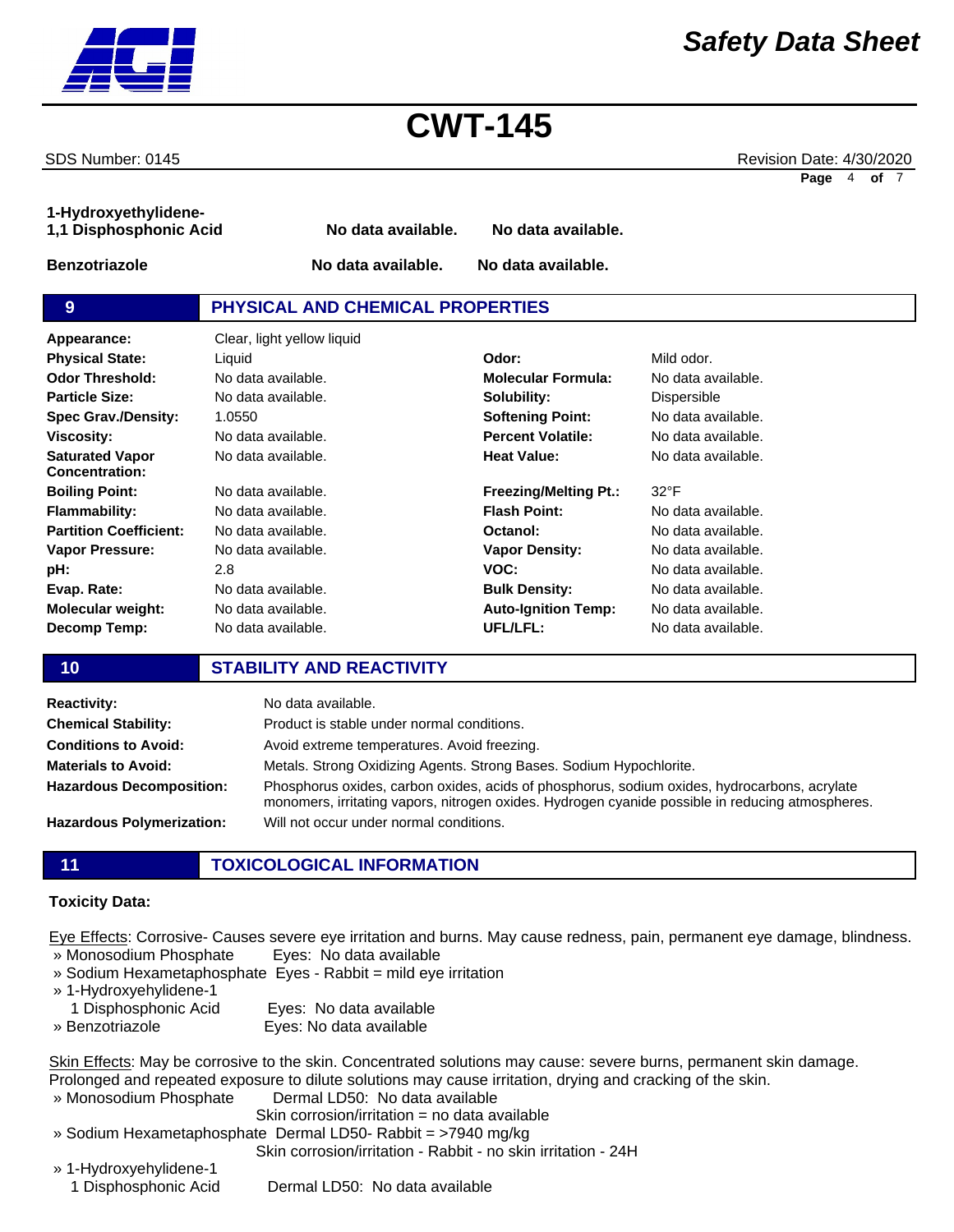## *Safety Data Sheet*



**CWT-145**

SDS Number: 0145 Revision Date: 4/30/2020 **Page** 5 **of** 7

```
Skin corrosion/irritation = no data available
» Benzotriazole Dermal LD50 - Rabbit = 1000 mg/kg
```
Skin corrosion/ irritation- Rabbit - no skin irritation - 24H

Inhalation Effects: May cause severe irritation. Mists may irritate the nose, throat, lungs. Effects will depend on concentration and length of time of exposure. Overexposure to aerosol, vapor or mists may cause - dizziness, headache, nausea. » Monosodium Phosphate Inhalation LC50: No data available

- » Sodium Hexametaphosphate Inhalation LC50: no data available
- » 1-Hydroxyehylidene-1
- 1 Disphosphonic Acid Inhalation LC50: No data available » Benzotriazole Inhalation LC50 - Rat = 1.4 mg/L- 4H

Ingestion Effects: May cause burns to the: mouth, throat, esophagus, stomach, gastrointestinal tract. May cause: pain, vomiting, diarrhea, bleeding, labored breathing, burns or perforation of the gastrointestinal tract. Effects may be delayed. Large amounts may cause decreased blood pressure, lethargy, decreased heart rate, coma.

- » Monosodium Phosphate Oral LD50: No data available
- » Sodium Hexametaphosphate Oral LD50: Rat = 3053 mg/kg
- » 1-Hydroxyehylidene-1

| 1 Disphosphonic Acid | Oral LD50: No data available |
|----------------------|------------------------------|
| » Benzotriazole      | Oral LD50 - Rat = 560 mg/kg  |

Carcinogenicity:

» Benzotriazole- rat=oral

Tumorigenic: Equivocal tumorigenic agent by RTECS criteria. Brain and Coverings: Tumors.

Mutagenicity:

» Benzotriazole- Germ Cell mutagenicity: rat- embryo- morphological transformation.

Teratogenicity: No data available. Fertility Effects: No data available.

**12 ECOLOGICAL INFORMATION** 

**Biodegradability =** No data available.

**Ecotoxicity** Toxicity to fish:

 LC50- Lepomis macrochirus (Bluegill) - 22 mg/L- 96 hr (Benzotriazole) Toxicity to aquatic invertebrates: EC50- Daphnia magna (Water flea) - 91 mg/L- 48 hr (Benzotriazole)

An environmental hazard cannot be excluded in the event of unprofessional handling or disposal. Harmful to aquatic life.

**13 DISPOSAL CONSIDERATIONS**

Dispose of in accordance with local, state, and federal regulations. Since emptied containers retain product residue, follow label warnings even after container is emptied.

RCRA: No component of this product is listed as a hazardous waste.

**14 TRANSPORT INFORMATION**

UN3265, Corrosive liquid, acidic, organic, n.o.s., 8, PGIII, (1-Hydroxyethylidene-1, 1 Disposphonic Acid)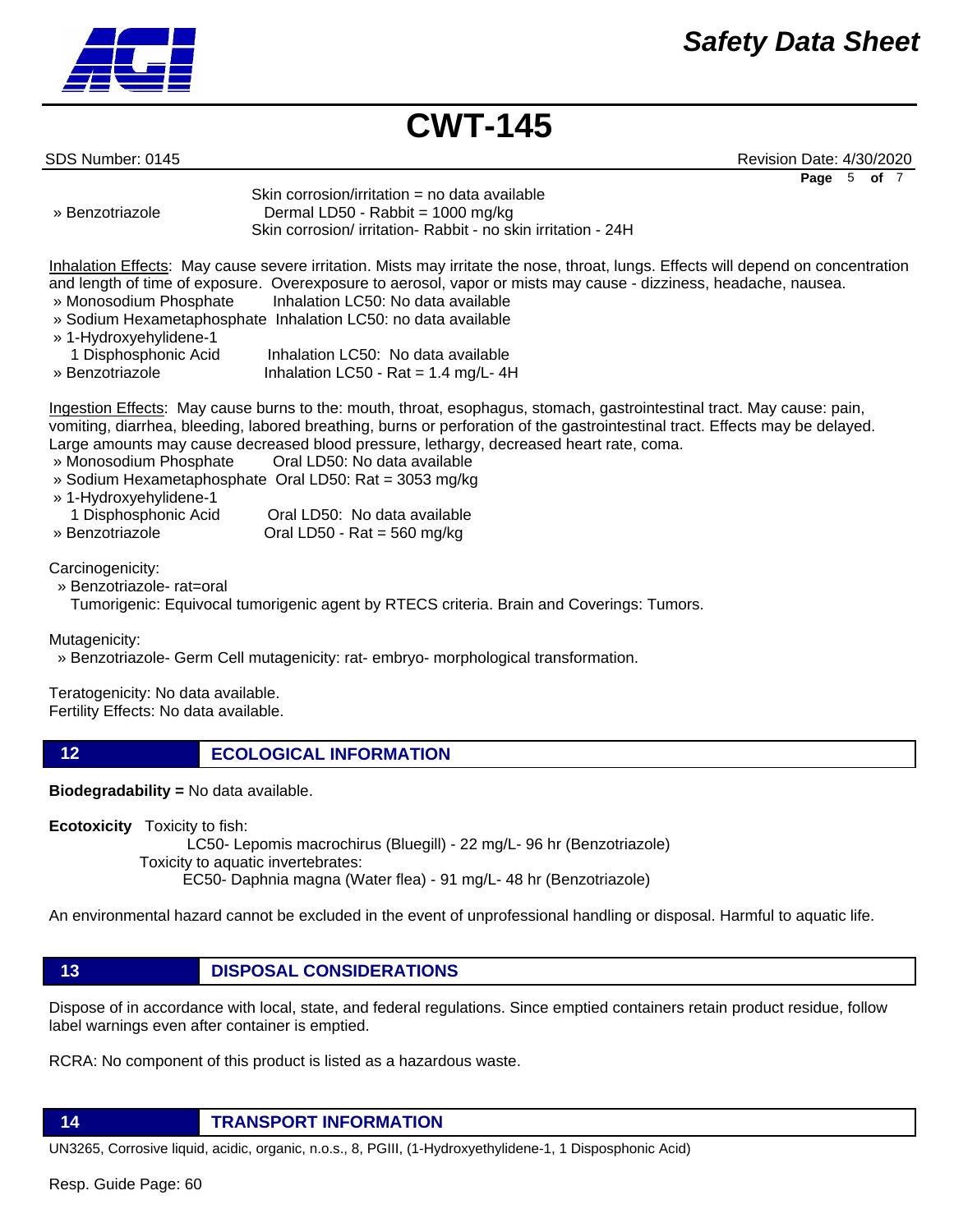## *Safety Data Sheet*

# **CWT-145**

SDS Number: 0145 Revision Date: 4/30/2020 **Page** 6 **of** 7



#### **15 REGULATORY INFORMATION**

This product does not contain chemicals known to the State of California to cause cancer, birth defects, or other reproductive harm.

Regulatory Code Legend ---------------------------------------------------------------- TSCA = Toxic Substances Control Act

#### **FEDERAL REGULATIONS**

TSCA Inventory Status: All components of this product are listed as "Active" on the Toxic Substances Control Act (TSCA) 8 (b) Inventory.

» Except for Monosodium Phosphate (CAS# 10049-21-5)

CERCLA / SARA Emergency Reporting: A spill or release of this material may trigger the emergency release reporting requirements under CERCLA (40 CFR Part 300) and/or SARA Title III (40 CFR Part 355). State or local reporting requirements may differ from federal requirements.

 **No product requires reporting.**

SARA Title III Section 313: **This product does not require reporting**.

Clean Water Act (CWA): The following chemicals are listed under Section 311 as hazardous substances requiring the submission of a National Pollutant Discharge Elimination System (NPDES) permit application to EPA. **» No component listed**

#### **STATE REGULATIONS**

**California-** The following components are listed under Proposition 65: This product does not contain any chemicals known to the State of California to cause cancer.

**Massachusetts - RTK Substances:** The following components are listed: Benzotriazole (CAS #15217-42-2)

**New Jersey - RTK Substances:** The following components are listed: Monosodium Phosphate (CAS# 7558-80-7), Sodium Hexametaphosphate (CAS# 68915-31-1), 1-Hydroxethylidene-1, 1 Disphosphonic Acid (CAS# 2809-21-4), Benzotriazole (CAS# 15217-42-2)

**Pennsylvania - RTK Substances:** The following components are listed: Monosodium Phosphate (CAS# 7558-80-7), Sodium Hexametaphosphate (CAS# 68915-31-1), 1-Hydroxethylidene-1, 1 Disphosphonic Acid (CAS# 2809-21-4), Benzotriazole (CAS# 15217-42-2)

**16 OTHER INFORMATION**

**Prepared By: P May** 

**Reason For Revision: Updated GHS & Regulatory Information** 

#### **Disclaimer:**

**This information is given in good faith and based on our current knowledge of the product. However, it is the responsibiity of the**